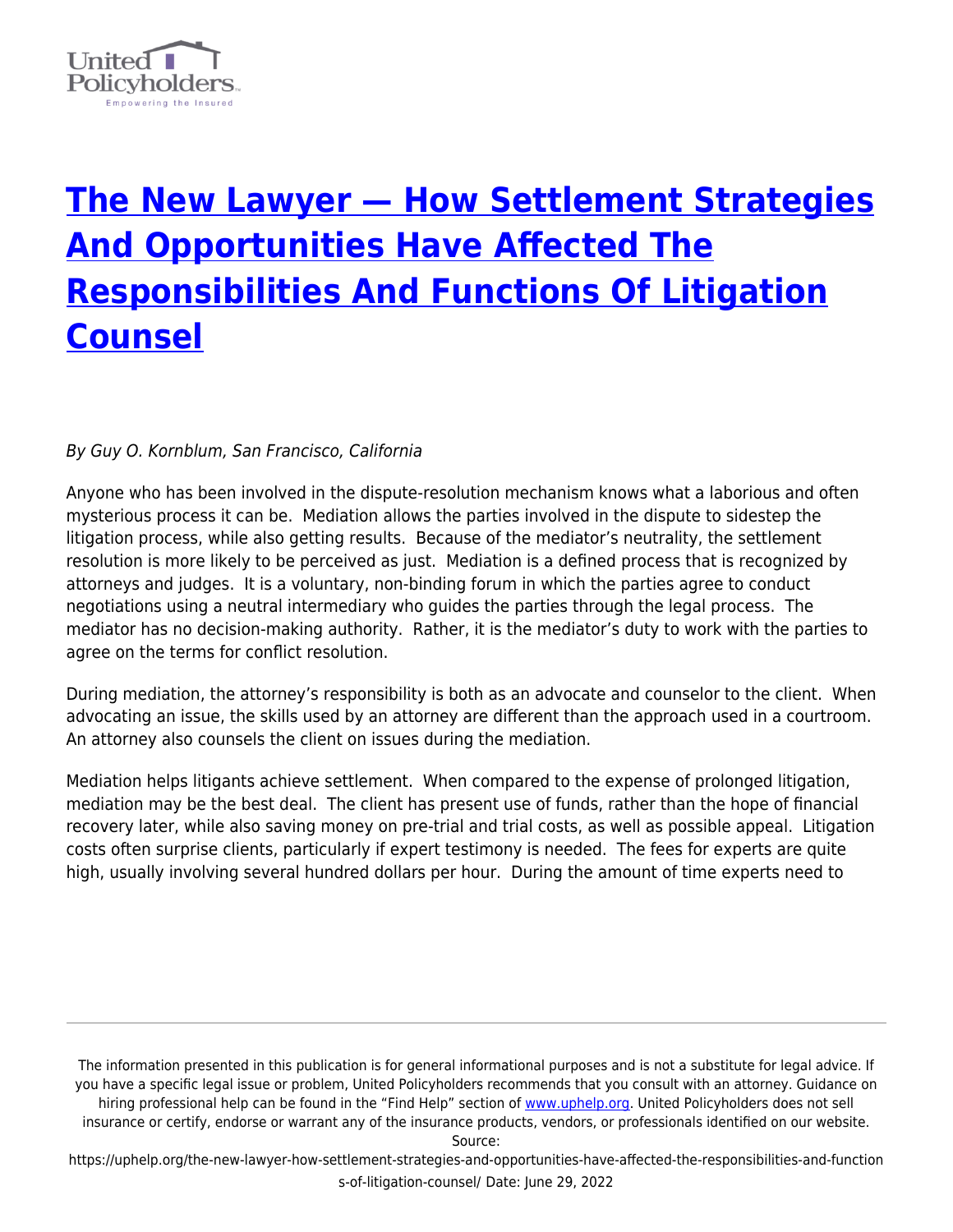

prepare, testify at deposition and appear in court, several thousands of dollars in costs may be incurred quickly. Thus, at an early mediation, a major factor in considering whether to settle is the future expense of proceeding without settling.

If possible, it is important to work toward mediation as early as possible so that the client may reach his or her goals. Bear in mind that the client is not going to push early mediation. It is the attorney's responsibility to recognize the advantages of an early mediation and resolution for the client. Most courts, however, distributed alternate dispute resolution materials shortly after a case is filed and either urge counsel to pass the materials on to the client or require them to do so. However, unless the attorney couples this will some counseling on the availability and value of mediation, it is questionable if receiving this material has much impact on the client.

Research shows that a key factor in litigants' willingness to use mediation is the recommendation and encouragement of their attorneys. For example, "a majority of parties in domestic relations cases (68 percent men and 72 percent women) who chose to use mediation said their attorneys had encouraged them to try it, whereas less than one-third (32 percent men and 18 percent women) of those who rejected mediation had been encouraged by their attorneys to use it." (R. Wisler, When Does Familiarity Breed Content? A Study of the Role of Different Forms of ADR Education and Experience in Attorneys' ADR Recommendations, 2 Pepp. Disp. Resol. L.J. 199, 204.)

Mediation involves an objective intermediary who negotiates with the parties to avoid or end the highly confrontational and tension-filled process of litigation. From the plaintiff's perspective, it is a means of essentially selling the lawsuit to a defendant, who buys off the expensive and exposure of ongoing litigation. It involves an exchange of offers and counteroffers made in more of an informal business environment, rather than a formal courtroom.

Hostility, anger, finger pointing and accusations are not part of the mediation process. Diplomacy, salesmanship and patience are the bywords. The parties and their lawyers may be firm, tough and even hard-nosed at times, but they need to do it politely and diplomatically. The parties need to be prepared for mediation by having the appropriate attitude before attending the mediation. Unlike a deposition, this is where the client enters the business process of resolving disputes and essentially steps outside of the courtroom.

The information presented in this publication is for general informational purposes and is not a substitute for legal advice. If you have a specific legal issue or problem, United Policyholders recommends that you consult with an attorney. Guidance on hiring professional help can be found in the "Find Help" section of [www.uphelp.org.](http://www.uphelp.org/) United Policyholders does not sell insurance or certify, endorse or warrant any of the insurance products, vendors, or professionals identified on our website.

Source: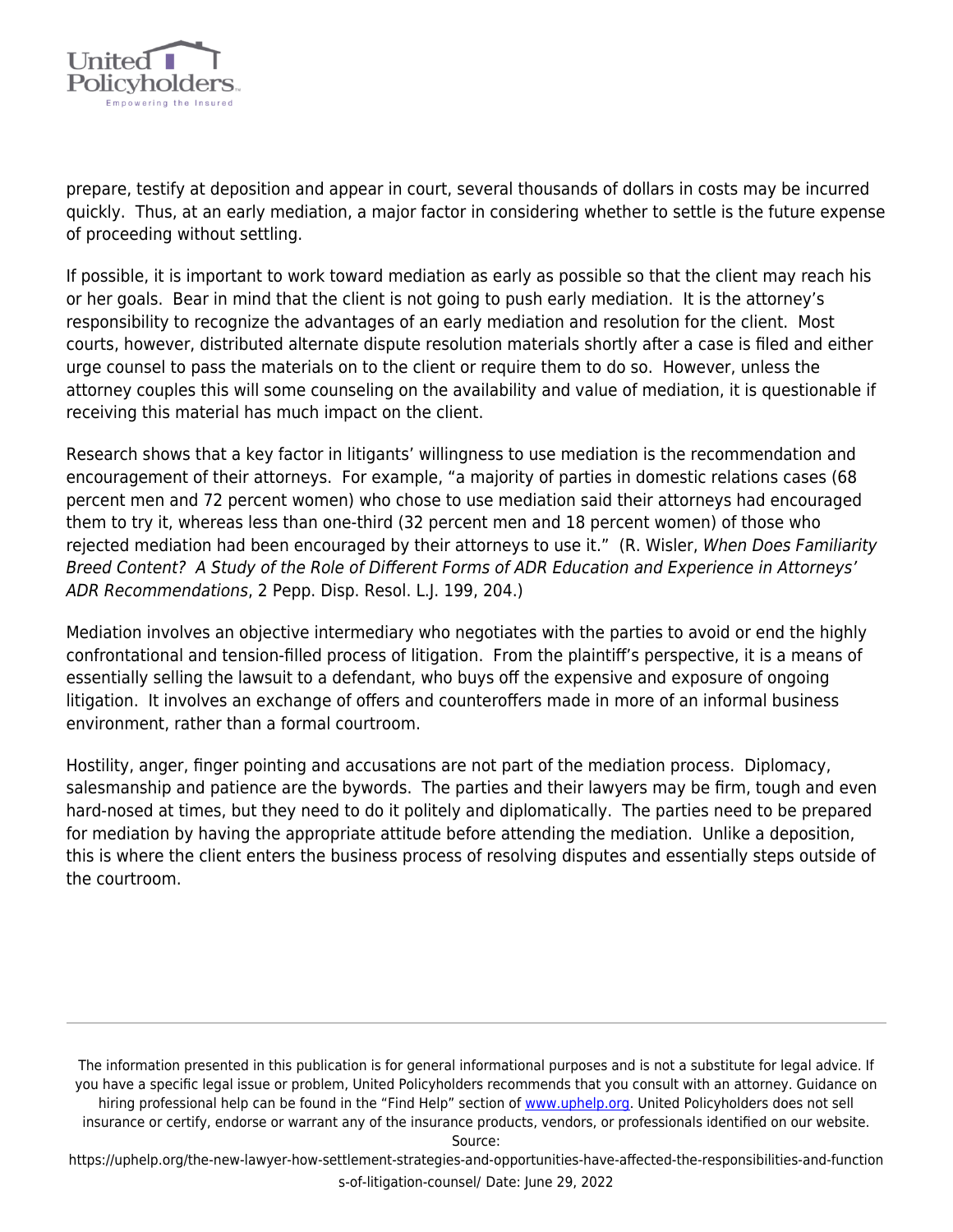

It is advisable to have a pre-mediation conference several days before the mediation occurs. This is twofold process: The mediator may conference (by phone usually) with counsel for the parties, either one on one or together to discuss the mediation, insure that the parties are ready, and that mediator has what he or she needs to make the process work. Counsel should also meet with the client to discuss the process, cover important aspects and get the client ready for the negotiation and decision making process of attempting to reach a resolution of the dispute.

Three aspects are important to stress; First of all the client needs to know that this is not a binding process; there is no third party who is going to decide the case and impose that decision on the client. It is client's decision to settle. Second, the client should understand that this is not a confrontation. No one is going to testify. It involves an exchange of information so that the parties can be informed and negotiate. Third, the client must understand that what takes place at the mediation is confidential. It may not be brought up during a court trial.

The client should also be encouraged to keep an open mind as the process takes place. Many times, the client's perspective on settlement will change as the mediation progresses. That is good because the client hears what the other side has to say and can consider the points and counter-points of the case and factor those into the decision making process. It is important for both counsel and the client to listen to what the other side says and also to the mediator's comments. The mediator will often comment on issues and give his or her views on each side's case. The mediator may offer the pros and cons of settlement versus proceeding further. This provides an objective, third party view of the matter, which may be very valuable.

As the future unfolds, more and more courts will be creating ways for litigants to enter the mediation process at an early stage. The San Francisco Superior Court recently instituted an early mediation program. The San Francisco Bar Association also has a program for early mediation. The federal court has a program of early mediation and "early neutral evaluation" for several years. The future litigation process will rely more on courts and counsel directing litigants to a mediation alternative to litigation – and the earlier the better.

One concern I have is that I am seeing some reluctance of counsel to guide a case toward the mediation process because of the economic motive of being able to continue to bill a case and earn revenues.

The information presented in this publication is for general informational purposes and is not a substitute for legal advice. If you have a specific legal issue or problem, United Policyholders recommends that you consult with an attorney. Guidance on hiring professional help can be found in the "Find Help" section of [www.uphelp.org.](http://www.uphelp.org/) United Policyholders does not sell insurance or certify, endorse or warrant any of the insurance products, vendors, or professionals identified on our website.

Source: